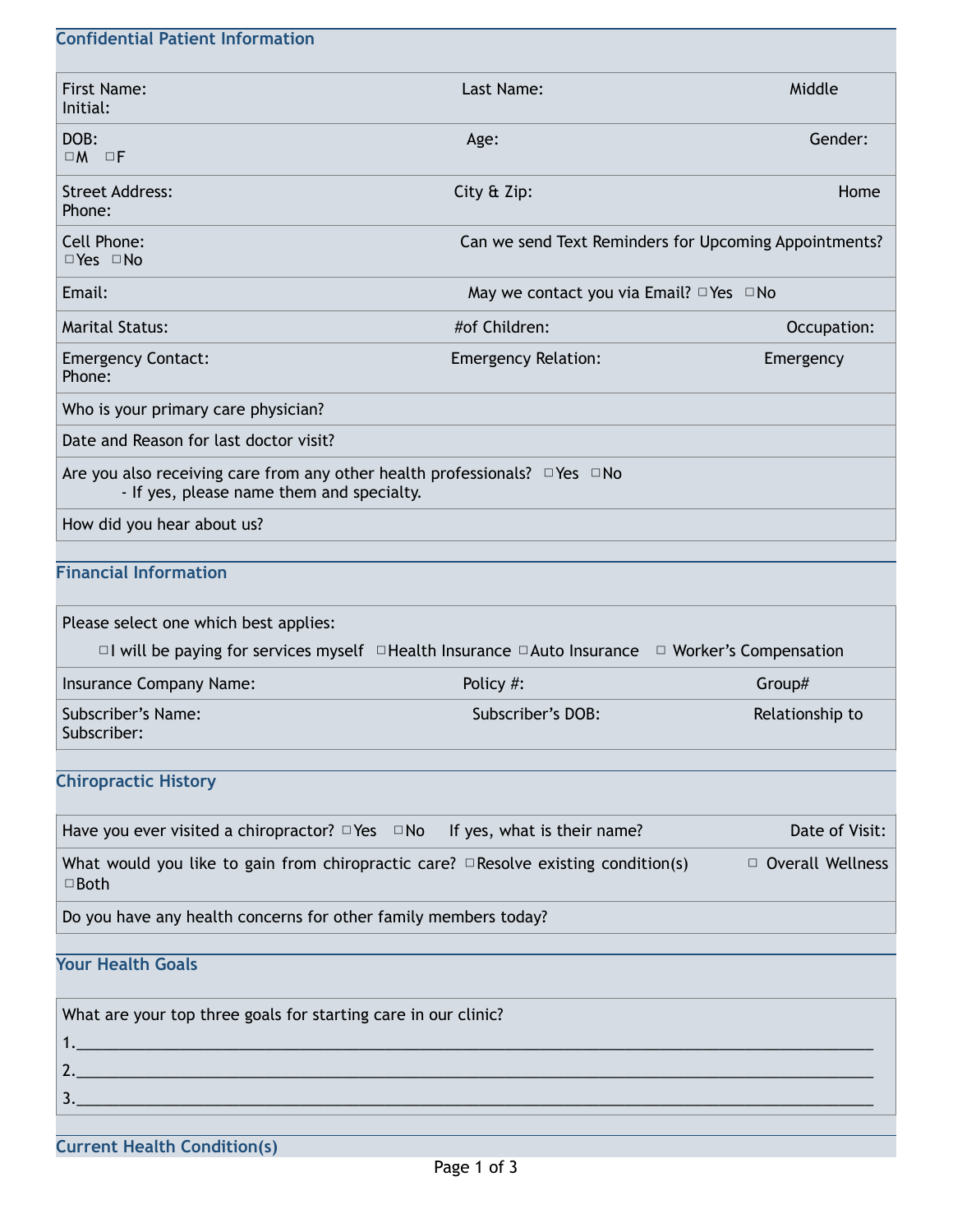| What health condition brings you into our office?                                                                                  | Please indicate where you have pain or other symptoms:                                      |  |  |  |  |
|------------------------------------------------------------------------------------------------------------------------------------|---------------------------------------------------------------------------------------------|--|--|--|--|
| When did the condition first begin?                                                                                                |                                                                                             |  |  |  |  |
| Have you received care for this condition before? $\Box$ Yes $\Box$ No<br>-If Yes, please explain:                                 |                                                                                             |  |  |  |  |
| How did the problem start? $\square$ Suddenly $\square$ Gradually $\square$ Post-Injury                                            |                                                                                             |  |  |  |  |
| Is this condition:<br>□Getting Worse □ Improving □ Constant □ Unsure<br>Throughout the day, is this condition:                     | 鑰                                                                                           |  |  |  |  |
| □ Constant 100% □ Frequent 50-75% □ Intermittent 25-50% □ Occasional<br>$0 - 25%$                                                  |                                                                                             |  |  |  |  |
| What makes the problem better?                                                                                                     | Comments:                                                                                   |  |  |  |  |
| What makes the problem worse?                                                                                                      |                                                                                             |  |  |  |  |
| Intensity of your symptoms:<br>Best 1 2 3 4 5 6 7 8 9 10 Worst                                                                     |                                                                                             |  |  |  |  |
| How has the condition interfered with your normal daily activities?                                                                |                                                                                             |  |  |  |  |
| <b>TRAUMAS: Physical Injury History</b>                                                                                            |                                                                                             |  |  |  |  |
| Have you ever had any significant falls, surgeries or other injuries as an adult? $\Box$ Yes $\Box$ No<br>-If Yes, please explain: |                                                                                             |  |  |  |  |
| Notable Childhood Injuries?<br>$\Box$ Yes $\Box$ No<br>If Yes, please explain:                                                     |                                                                                             |  |  |  |  |
| Youth or College Sports Injuries? $\Box$ Yes $\Box$ No If Yes, please explain:                                                     |                                                                                             |  |  |  |  |
| Any auto accidents?<br>$\Box$ Yes $\Box$ No If Yes, please explain:                                                                |                                                                                             |  |  |  |  |
| <b>Exercise Frequency?</b><br>□ None □ 1-2x per week □ 3-5x per week □ Daily<br>-What types of exercise?                           |                                                                                             |  |  |  |  |
| How do you normally sleep?<br>□Back □Stomach □Side<br>Do you wake up: $\Box$ Refreshed & Ready $\Box$ Stiff &<br><b>Tired</b>      |                                                                                             |  |  |  |  |
| How many hours do you typically spend sitting at a desk or on a computer, tablet or phone?                                         |                                                                                             |  |  |  |  |
| <b>TOXINS: Chemical &amp; Environmental Exposure</b>                                                                               |                                                                                             |  |  |  |  |
|                                                                                                                                    |                                                                                             |  |  |  |  |
| Please rate your CONSUMPTION for each:                                                                                             |                                                                                             |  |  |  |  |
| Processed Foods: None ① ② ③ ④ ⑤ High<br>Alcohol:<br>None $(1)$ $(2)$ $(3)$ $(4)$ $(5)$ High                                        |                                                                                             |  |  |  |  |
| None $(1)$ $(2)$ $(3)$ $(4)$ $(5)$ High<br>Water:                                                                                  | Artificial Sweeteners: None 1 2 3 4 5 High                                                  |  |  |  |  |
| None $(1)$ $(2)$ $(3)$ $(4)$ $(5)$ High<br>Sugar:<br>None $(1)$ $(2)$ $(3)$ $(4)$ $(5)$ High<br>Dairy:                             | Chewing Tobacco: None ① ② ③ ④ ⑤ High<br>Cigarettes: None $(1)$ $(2)$ $(3)$ $(4)$ $(5)$ High |  |  |  |  |
| None $(1)$ $(2)$ $(3)$ $(4)$ $(5)$ High<br>Gluten:                                                                                 | Recreational Drugs: None 1 2 3 4 5 High                                                     |  |  |  |  |
|                                                                                                                                    |                                                                                             |  |  |  |  |

Lease list any drugs/medications/vitamins/herbs/other that you are taking and why: